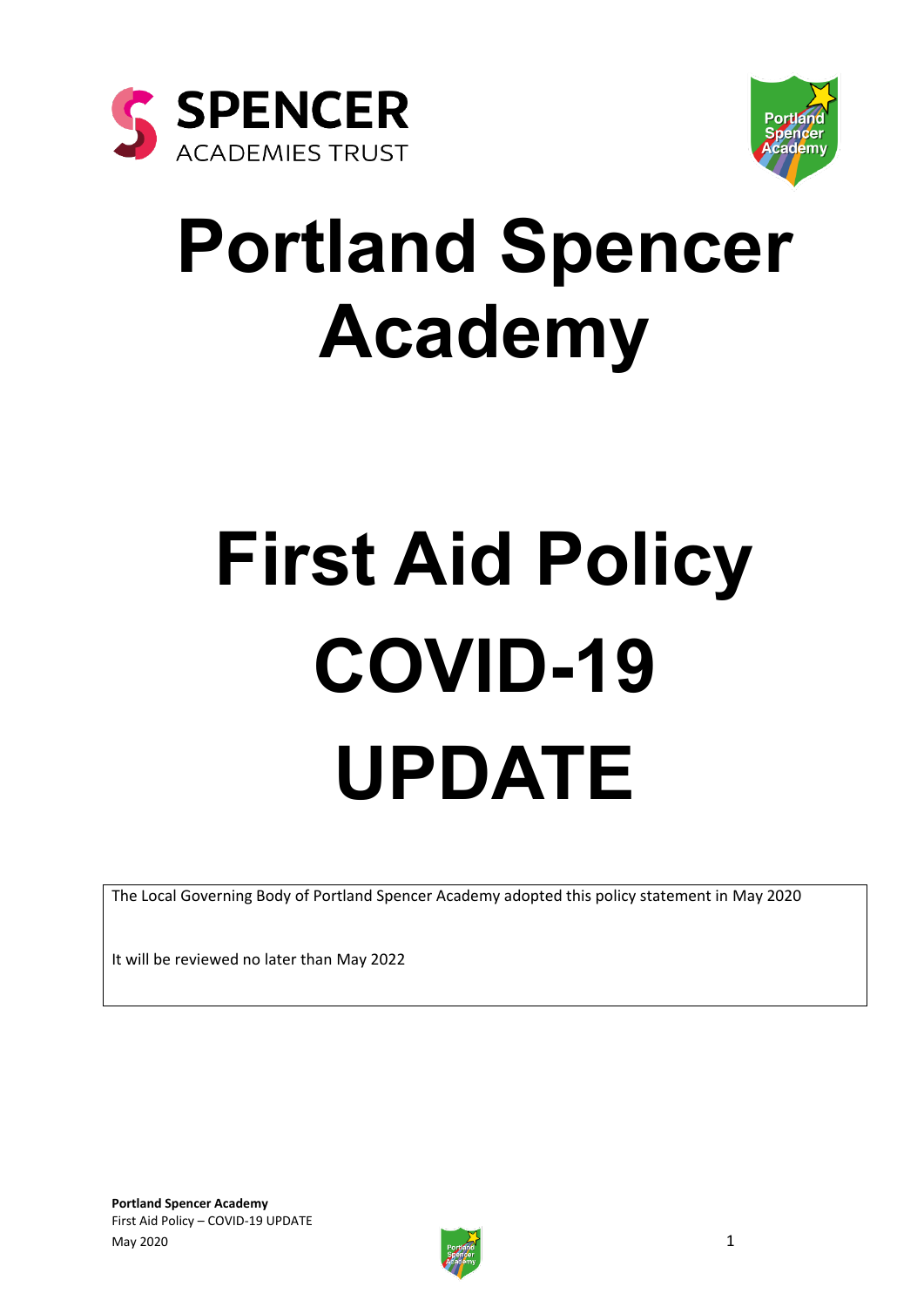#### **Contents**

| 1 Aims                       | 3 |
|------------------------------|---|
| 2 Legislation and guidance   | 3 |
| 3 Roles and responsibilities | 3 |
| 4 First aid procedures       | 4 |
| 5 First aid equipment        | 5 |
| <b>6 Record keeping</b>      | 6 |
| <b>7 Training</b>            | 7 |
| 8 Monitoring arrangements    | 7 |
| 9 Links with other policies  | 8 |

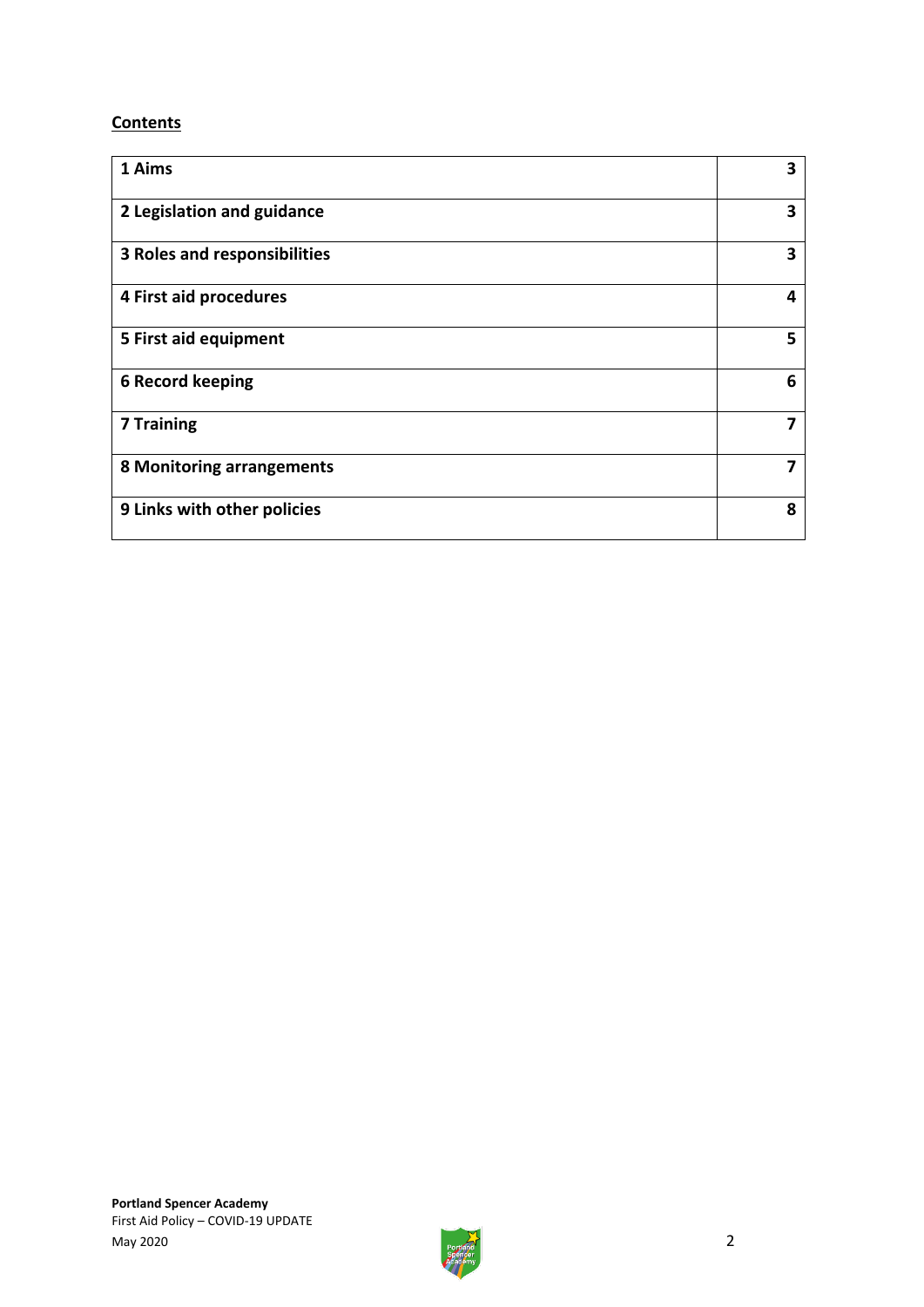# **1 Aims**

The aims of our first aid policy are to:

- Ensure the health and safety of all staff, pupils and visitors
- Ensure that staff and governors are aware of their responsibilities with regards to health and Safety
- Provide a framework for responding to an incident and recording and reporting the outcomes

# **2 Legislation and guidance**

This policy is based on the [Statutory Framework for the Early Years Foundation Stage,](https://www.gov.uk/government/uploads/system/uploads/attachment_data/file/596629/EYFS_STATUTORY_FRAMEWORK_2017.pdf) advice from the Department for Education on [first aid in schools](https://www.gov.uk/government/publications/first-aid-in-schools) and [health and safety in schools,](https://www.gov.uk/government/publications/health-and-safety-advice-for-schools) and the following legislation:

- [The Health and Safety \(First Aid\) Regulations 1981,](http://www.legislation.gov.uk/uksi/1981/917/regulation/3/made) which state that employers must provide adequate and appropriate equipment and facilities to enable first aid to be administered to employees, and qualified first aid personnel
- [The Management of Health and Safety at Work Regulations 1992,](http://www.legislation.gov.uk/uksi/1992/2051/regulation/3/made) which require employers to make an assessment of the risks to the health and safety of their employees
- [The Management of Health and Safety at Work Regulations 1999,](http://www.legislation.gov.uk/uksi/1999/3242/contents/made) which require employers to carry out risk assessments, make arrangements to implement necessary measures, and arrange for appropriate information and training
- [The Reporting of Injuries, Diseases and Dangerous Occurrences Regulations \(RIDDOR\) 2013,](http://www.legislation.gov.uk/uksi/2013/1471/schedule/1/paragraph/1/made) which state that some accidents must be reported to the Health and Safety Executive (HSE), and set out the timeframe for this and how long records of such accidents must be kept
- [Social Security \(Claims and Payments\) Regulations 1979,](http://www.legislation.gov.uk/uksi/1979/628) which set out rules on the retention of accident records
- [The School Premises \(England\) Regulations 2012,](http://www.legislation.gov.uk/uksi/2012/1943/regulation/5/made) which require that suitable space is provided to cater for the medical and therapy needs of pupils
- [Coronavirus \(COVID-19\): guidance for educational settings,](https://www.gov.uk/government/publications/guidance-to-educational-settings-about-covid-19/guidance-to-educational-settings-about-covid-19) which outlines how schools can address Coronavirus in a safe and appropriate way.
- [Coronavirus \(COVID-19\): implementing protective measures in education and childcare settings,](https://www.gov.uk/government/publications/coronavirus-covid-19-implementing-protective-measures-in-education-and-childcare-settings/coronavirus-covid-19-implementing-protective-measures-in-education-and-childcare-settings) which provides guidance on effective infection protection and control measures school can put in place.

# **3 Roles and responsibilities**

#### **3.1 The Executive Principal and Governing body**

The Executive Principal and Governing Body are responsible for the implementation of this policy, including:

- Ensuring that an appropriate number of trained first aid personnel are present in the school at all times
- Ensuring that first aiders have an appropriate qualification, keep training up to date and remain competent to perform their role
- Ensuring all staff are aware of first aid procedures
- Ensuring appropriate risk assessments are completed and appropriate measures are put in place
- Undertaking, or ensuring that managers undertake, risk assessments, as appropriate, and that appropriate measures are put in place
- Ensuring that adequate space is available for catering to the medical needs of pupils
- Reporting specified incidents to the HSE when necessary (see section 6)

#### **Portland Spencer Academy**

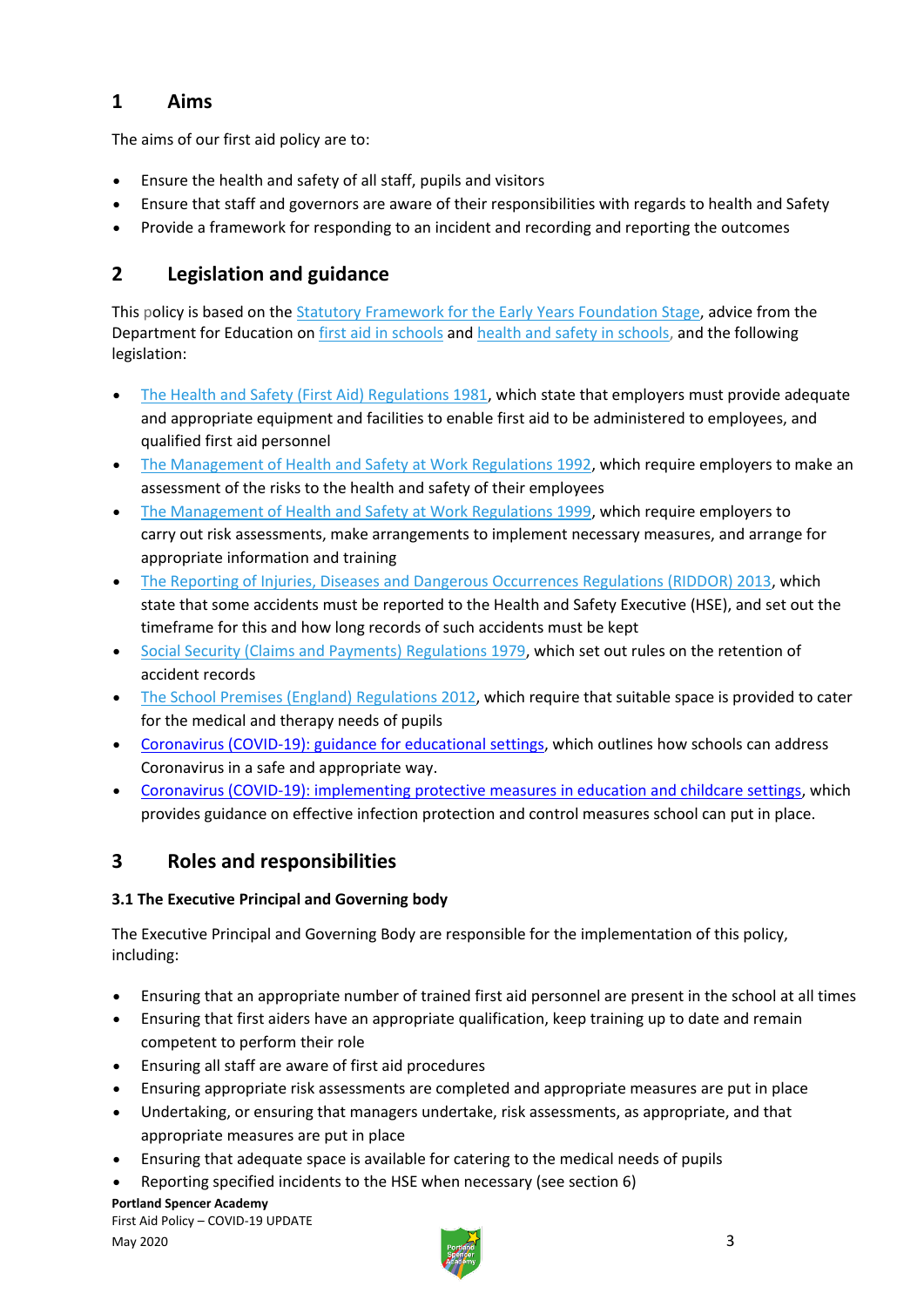#### **3.2 Appointed person(s) and first aiders**

#### Appointed person

- Taking charge when someone is injured or becomes ill
- Ensuring there is an adequate supply of medical materials in first aid kits, and replenishing the contents of these kits
- Ensuring that an ambulance or other professional medical help is summoned when appropriate

#### First Aider

- To ensure the safety of the First Aider and the injured or ill person by wearing appropriate personal protective equipment (PPE) at all times when assessing and administering first aid.
- Acting as first responders to any incidents; they will assess the situation where there is an injured or ill person, and provide immediate and appropriate treatment
- Sending pupils home to recover, where necessary
- Filling in an accident report on the same day, or as soon as is reasonably practicable, after an incident

In the event of minor injury, once treated, the class teacher must be informed so that they can liaise with Parents/Guardians /Carer at the end of the school day.

Should the child be feeling unwell or have been sick in school, the class teacher must be notified so that an informed decision may be made.

Staff

School staff are responsible for:

- Ensuring they follow first aid procedures
- Ensuring they know who the first aiders in school are
- Informing the Executive Principal or their manager of any specific health conditions or first aid needs

# **4 First aid procedures**

#### **4.1 In-school procedures**

In the event of an accident resulting in injury:

- The closest member of staff present within a groups bubble will assess the seriousness of the injury and seek the assistance of a qualified first aider, if necessary via Radio, who will provide the required first aid treatment
- The first aider, if called, will assess the injury and decide if further assistance is needed from a colleague or the emergency services. They will remain on scene until help arrives
- The first aider will also decide whether the injured person should be moved or placed in a recovery position
- If the first aider judges that a pupil is too unwell to remain in school, parents will be contacted and asked to collect their child. Upon their arrival, the first aider will recommend next steps to the parents
- If emergency services are called, the Executive Principal or if not available the School Administration team will contact parents immediately
- The relevant member of staff will remove used PPE and dispose of it in the appropriate bin. Blooded items should be placed in a bag and disposed of in the yellow bin in the main toilet and in the ASPIRE room.

**Portland Spencer Academy**  First Aid Policy – COVID-19 UPDATE May 2020  $\overrightarrow{a}$  and  $\overrightarrow{a}$  and  $\overrightarrow{a}$  and  $\overrightarrow{a}$  and  $\overrightarrow{a}$  and  $\overrightarrow{a}$  and  $\overrightarrow{a}$  and  $\overrightarrow{a}$  and  $\overrightarrow{a}$  and  $\overrightarrow{a}$  and  $\overrightarrow{a}$  and  $\overrightarrow{a}$  and  $\overrightarrow{a}$  and  $\overrightarrow{a}$  and  $\overrightarrow{a}$  and  $\overrightarrow{a}$  and  $\overrightarrow$ 

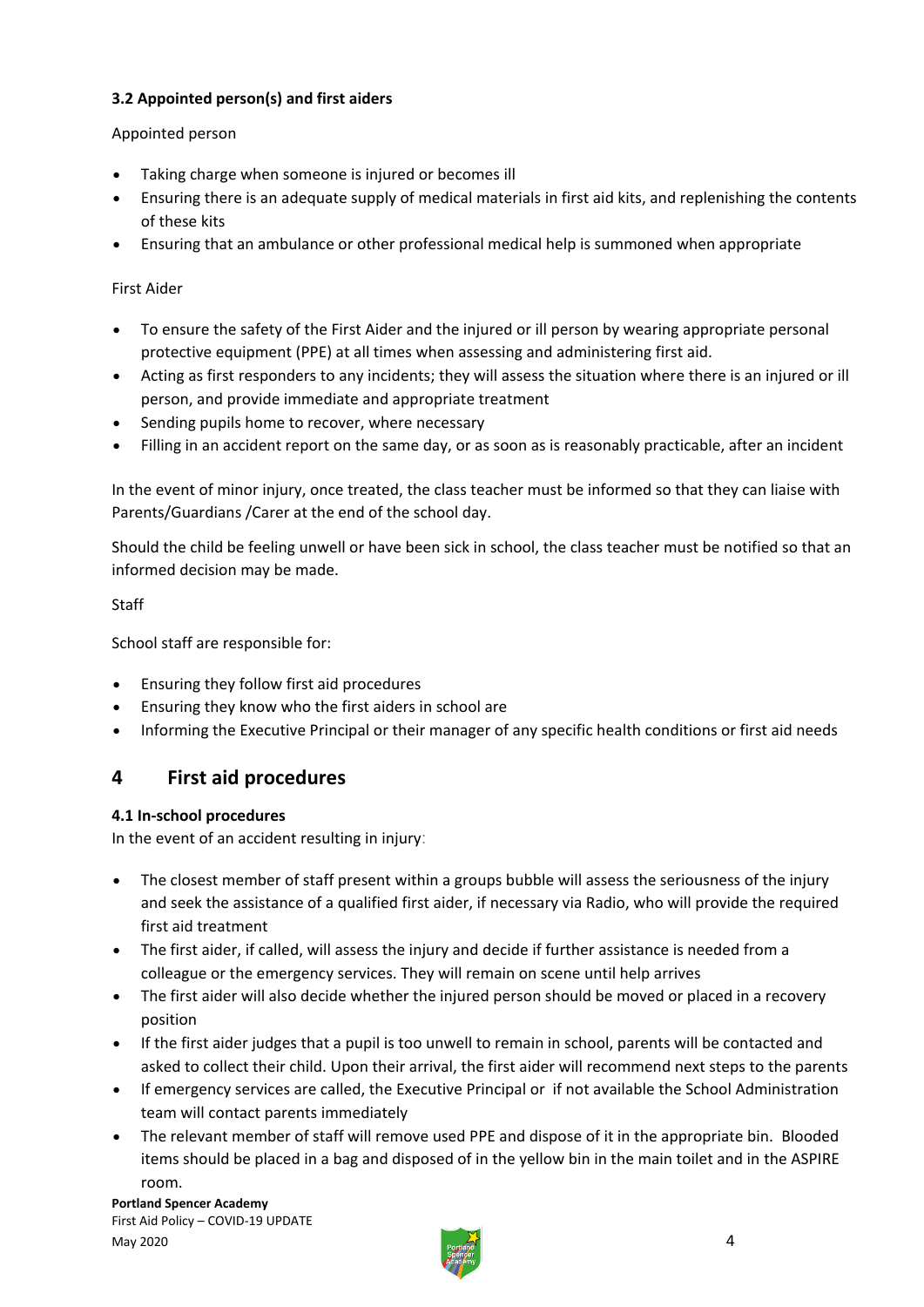They shall then complete an accident report form on the same day or as soon as is reasonably practical after an incident resulting in an injury

#### **4.2 Suspected Coronavirus procedures**

In the event of a person developing Coronavirus (COVID-19) symptoms (e.g. a new continuous cough and a high temperature) at Portland Spencer Academy they must be sent home and advised to follow the staying at home guidance.

- If a child is suspected to have Coronavirus symptoms they must be taken to the ASPIRE room in the first instance. If a member of staff is suspected to have Coronavirus symptoms they must go straight home and follow the [staying at home guidance.](https://www.gov.uk/government/publications/covid-19-stay-at-home-guidance)
- The child's parent/ carers will be contacted to collect the child due to having coronavirus symptoms and explained that we would not expect the child to return until 14 days later in line with [Government guidance.](https://www.gov.uk/government/publications/coronavirus-covid-19-implementing-protective-measures-in-education-and-childcare-settings/coronavirus-covid-19-implementing-protective-measures-in-education-and-childcare-settings)
- Whilst child is awaiting collection a First aider shall wear appropriate PPE found in either the ASPIRE room or the resource corridor and check the temperature of the child.
- The child will remain in the ASPIRE room with a member of staff monitoring them until their parent/ carer collects them.
- A deep clean of the ASPIRE room shall be conducted as soon as it is free to do so.
- Upon collecting their child, the parent/ carer will be given a home testing kit, if there is one available, and be asked for this to be completed as soon as possible. The parent/ carer is to send this to a testing centre as soon as possible and inform school of the result.
- If the result is Negative and the child is feeling better they may return to school.
- If the result is Positive the child and their family must self-isolate for 14 days.

#### **4.3 Medical Emergencies**

All members of staff who have contact with pupils who have medical conditions will be informed about the best course of action if a child becomes seriously ill and needs emergency treatment. The child and the parents will be informed about the school's arrangements and there will be details in the plan if appropriate. The school will call an ambulance before contacting parents if a child becomes seriously ill – this applies to all children and not only those with health care plans. The school will arrange for a competent member of staff to travel to hospital in an ambulance and act in loco parentis until the parents arrive. The member of staff in loco parentis will have the right to sanction emergency procedures as advised by medical staff in the ambulance or at the hospital.

#### **4.4 Off-site procedures**

When taking pupils off the school premises, staff will ensure they always have the following:

- A mobile phone
- A portable first aid kit
- Information about the specific medical needs of pupils
- Access to parents' contact details

Risk assessments will be completed by the lead member of staff prior to any educational visit that necessitates taking pupils off school premises.

There will always be at least one first aider with a current first aid certificate on school visits

**Portland Spencer Academy**  First Aid Policy – COVID-19 UPDATE May 2020  $\sim$  5

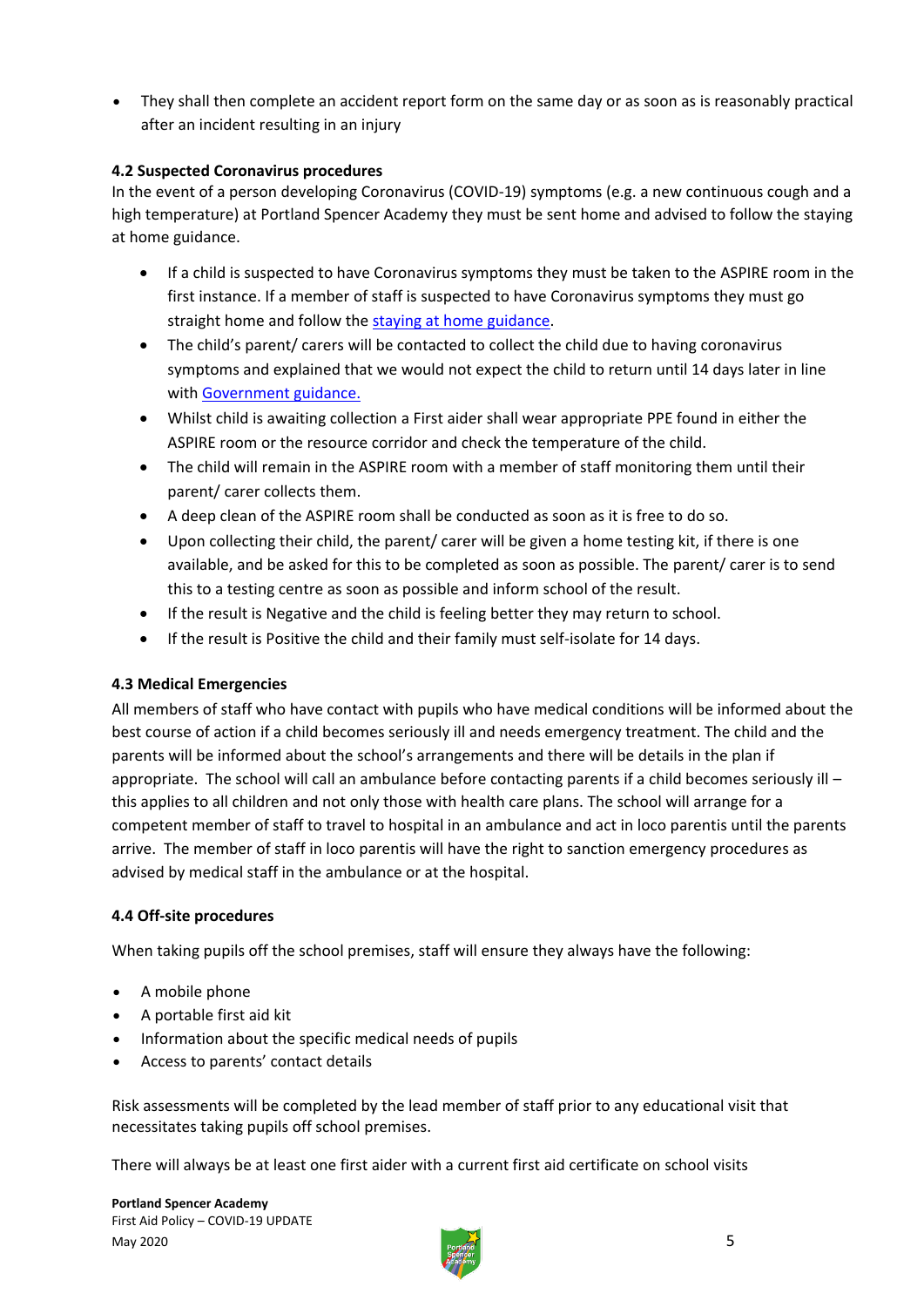# **5 First aid equipment**

A typical first aid kit in our school will include the following:

- A leaflet with general first aid advice
- Regular and large bandages
- Eye pad bandages
- Triangular bandages
- Adhesive tape
- Safety pins
- Disposable gloves + other PPE equipment
- Antiseptic wipes
- Plasters of assorted sizes
- **Scissors**
- Cold compresses
- Burns dressings

#### **No medication is kept in first aid kits.**

First aid kits are located in:

- The main office
- Main corridors
- The ASPIRE room
- Key Stage 1 intervention room
- Lower Key Stage 2 intervention room

# **6 Record-keeping and reporting**

#### **6.1 First aid and accident record book**

- A minor accident form is completed if the injury needs only very minor first aid- a wipe, cold compress, plaster or ice pack for a short time and a note is sent home
- In the event of any head injury a call home will be made to inform parents/ carers
- As much detail as possible should be supplied when reporting an accident.
- All accidents are recorded on the schools Medical Tracker database.
- Records held in the first aid and accident book will be retained by the school for a minimum of 3 years, in accordance with regulation 25 of the Social Security (Claims and Payments) Regulations 1979

All major incidents relating to pupils, parents and staff are to be recorded on TAM, the Trust's on-line accident reporting system.

#### **6.2 Reporting to the HSE**

The Executive Principal will keep a record of any accident, which results in a reportable injury, disease, or dangerous occurrence as defined in the RIDDOR 2013 legislation (regulations 4, 5, 6 and 7).

The Executive Principal will report these to the Health and Safety Executive as soon as is reasonably practicable and in any event within 10 days of the incident.

Reportable injuries, diseases or dangerous occurrences include:

**Portland Spencer Academy**  First Aid Policy – COVID-19 UPDATE May 2020  $\qquad \qquad 6$ 

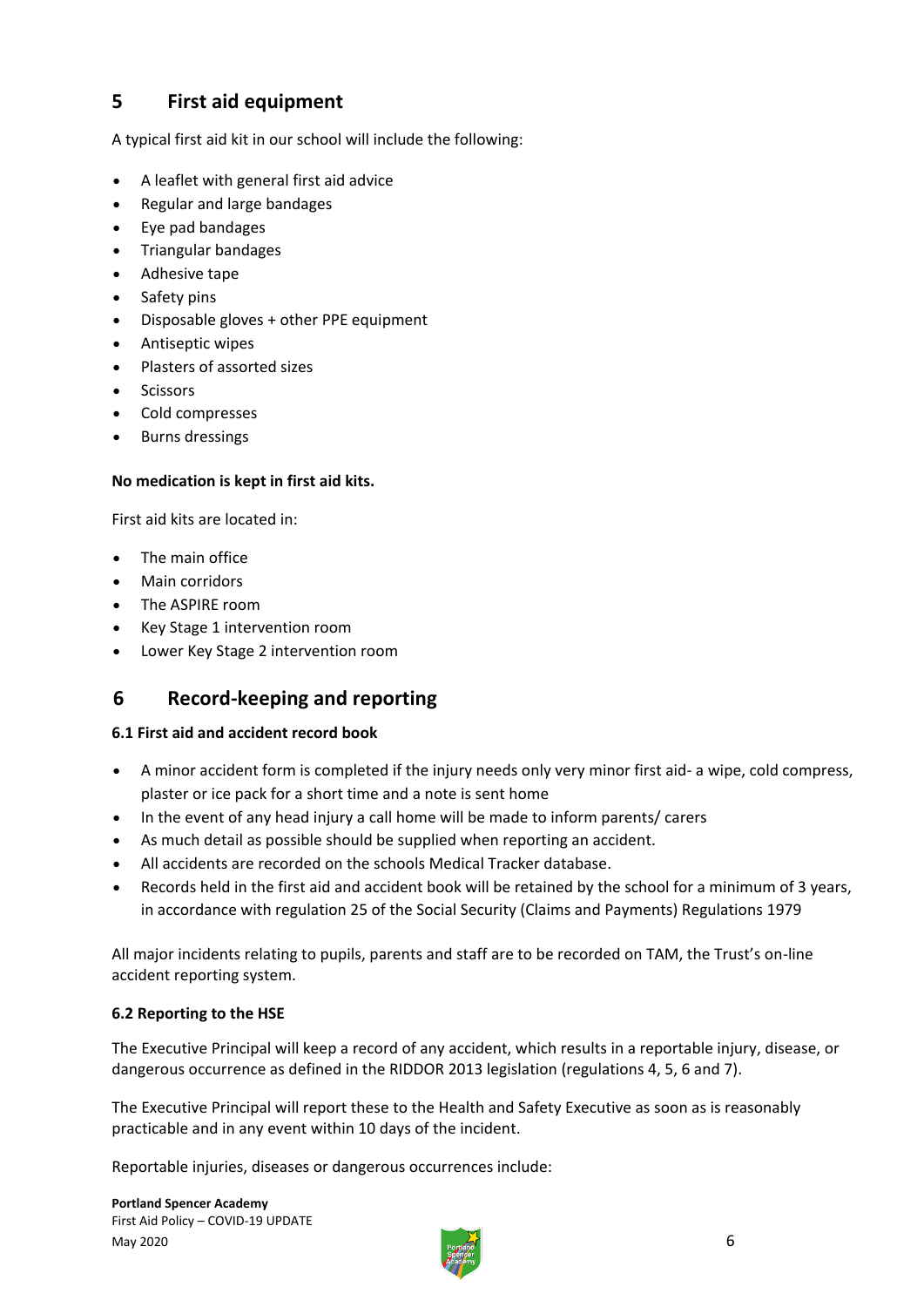- Death
- Specified injuries, which are:
	- o Fractures, other than to fingers, thumbs and toes
	- o Amputations
	- o Any injury likely to lead to permanent loss of sight or reduction in sight
	- $\circ$  Any crush injury to the head or torso causing damage to the brain or internal organs
	- o Serious burns (including scalding)
	- o Any scalping requiring hospital treatment
	- o Any loss of consciousness caused by head injury or asphyxia
	- o Any other injury arising from working in an enclosed space which leads to hypothermia or heatinduced illness, or requires resuscitation or admittance to hospital for more than 24 hours
- Injuries where an employee is away from work or unable to perform their normal work duties for more than 7 consecutive days (not including the day of the incident)
- Where an accident leads to someone being taken to hospital
- Near-miss events that do not result in an injury, but could have done. Examples of near-miss events relevant to schools include, but are not limited to:
	- o The collapse or failure of load-bearing parts of lifts and lifting equipment
	- o The accidental release of a biological agent likely to cause severe human illness
	- $\circ$  The accidental release or escape of any substance that may cause a serious injury or damage to health
	- o An electrical short circuit or overload causing a fire or explosion

Information on how to make a RIDDOR report is available below:

#### <http://www.hse.gov.uk/riddor/report.htm>

#### **6.3 Notifying parents**

The class teacher or teaching assistant will inform parents of any accident or injury sustained by a pupil, and any first aid treatment given, on the same day, or as soon as reasonably practicable.

#### **6.4 Reporting to Ofsted and child protection agencies**

The Executive Principal will notify Ofsted of any serious accident, illness or injury to, or death of, a pupil while in the school's care. This will happen as soon as is reasonably practicable, and no later than 14 days after the incident.

The Executive Principal will also notify local authority child protection agencies (MASH team) of any serious accident or injury to, or the death of, a pupil while in the school's care.

# **7 Training**

All first aiders must have completed a training course, and must hold a valid certificate of competence to show this. The school will keep a register of all trained first aiders, what training they have received and when this is valid until.

At all times, at least 1 staff member will hold a current first aid at work certificate and at least 2 staff members will have a current paediatric first aid (PFA) certificate. In addition, all staff who have completed level 2 and / or level 3 qualification on or after 30 June 2016 hold a current PFA certificate. This meets the requirements set out in the Early Years Foundation Stage statutory framework and is updated at least every 3 years.

**Portland Spencer Academy**  First Aid Policy – COVID-19 UPDATE May 2020  $\overline{7}$